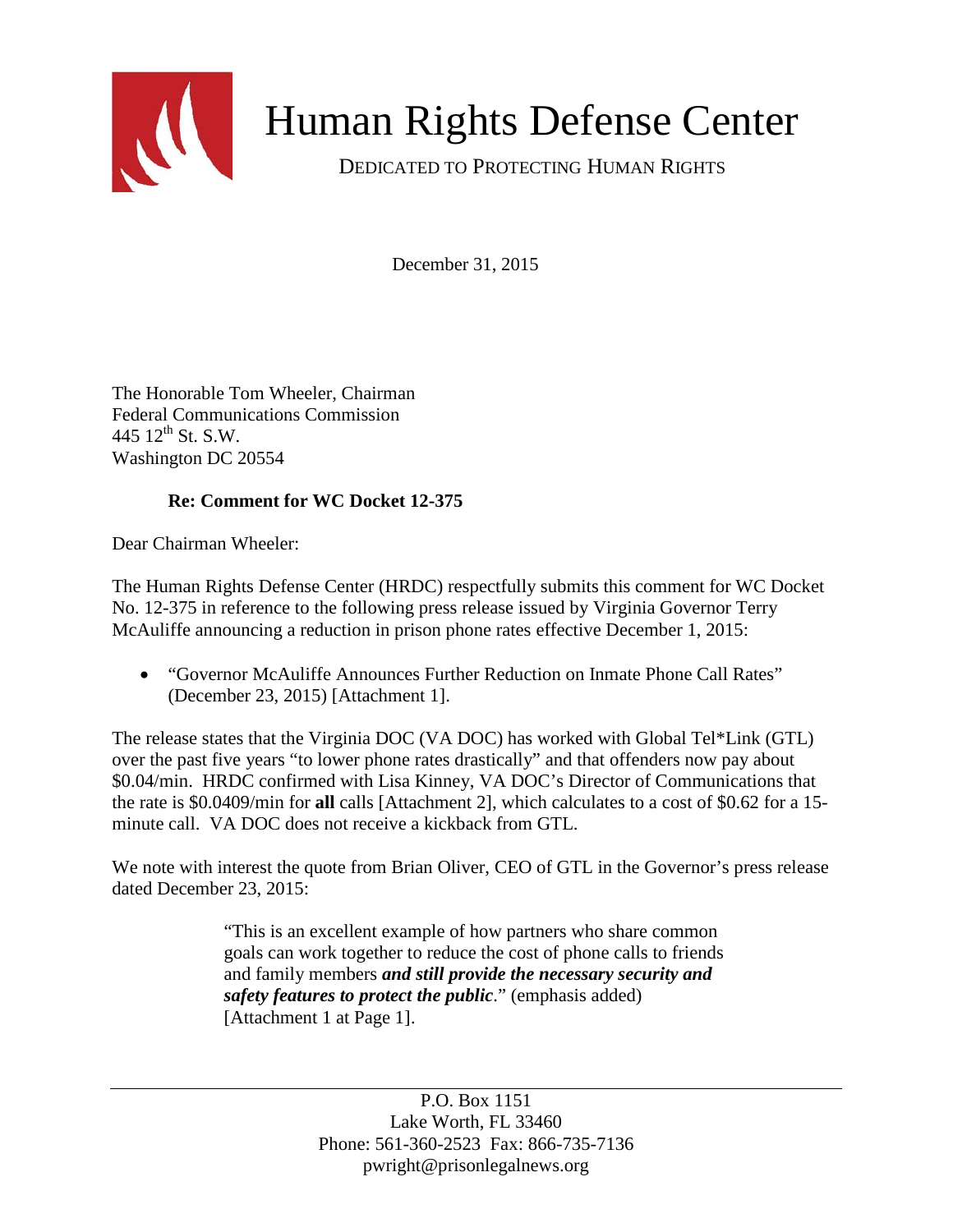This statement is in stark contrast to comments made by some ICS providers and corrections officials with respect to the costs of providing ICS services where they claim that the rate caps set by the FCC do not account for their security needs and profit desires. Once again, we believe the lack of transparency in the ICS industry in terms of their profit margins, how they obtain contracts, etc., harms consumers and the public at large. We urge the FCC to use its subpoena power to independently review the actual costs and profitably of the major ICS providers.

Thank you for your time and attention in this regard.

Sincerely,

Paul Wright. Executive Director, HRDC

Attachments 1-2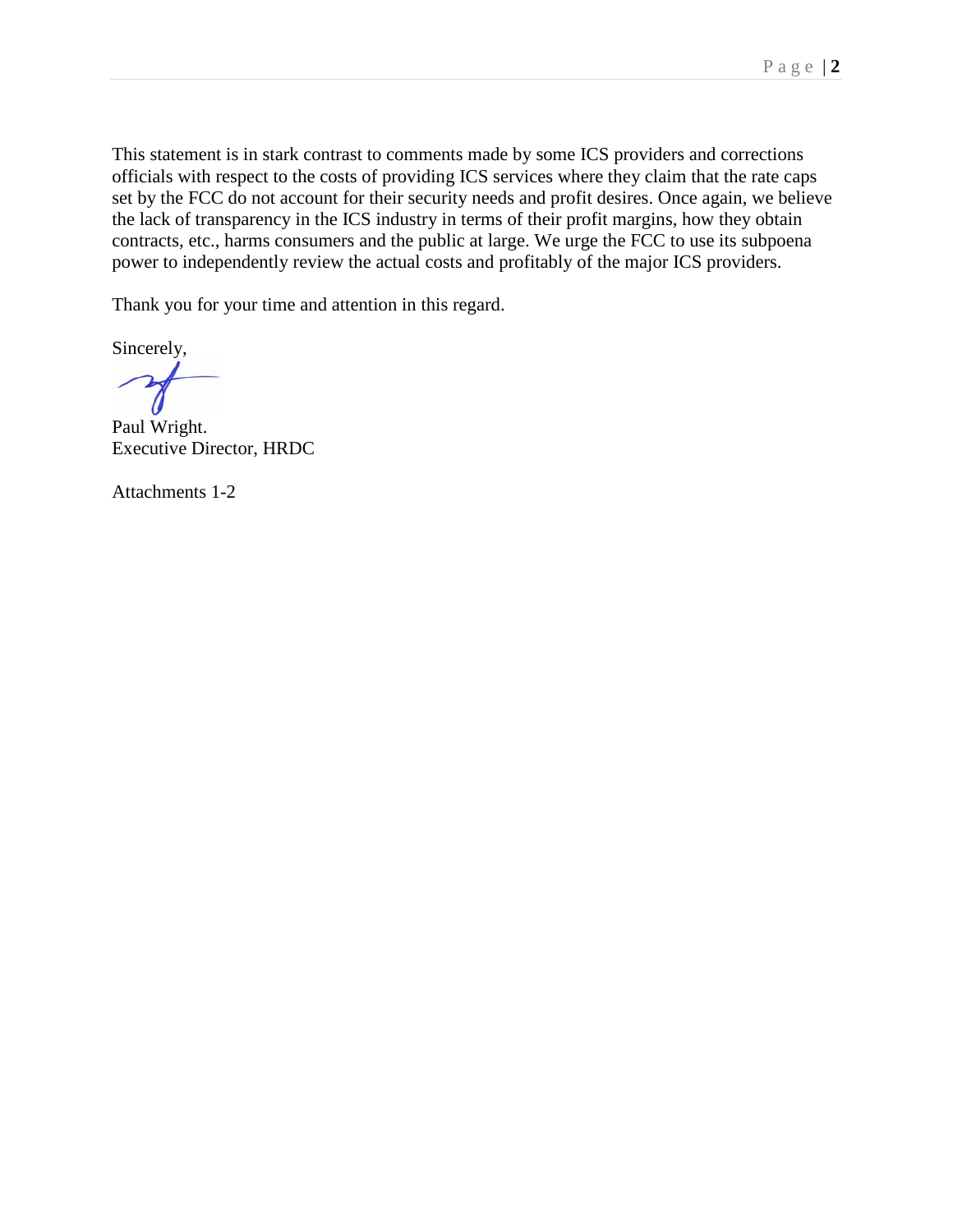# **Attachment 1**

 $\hat{\zeta}$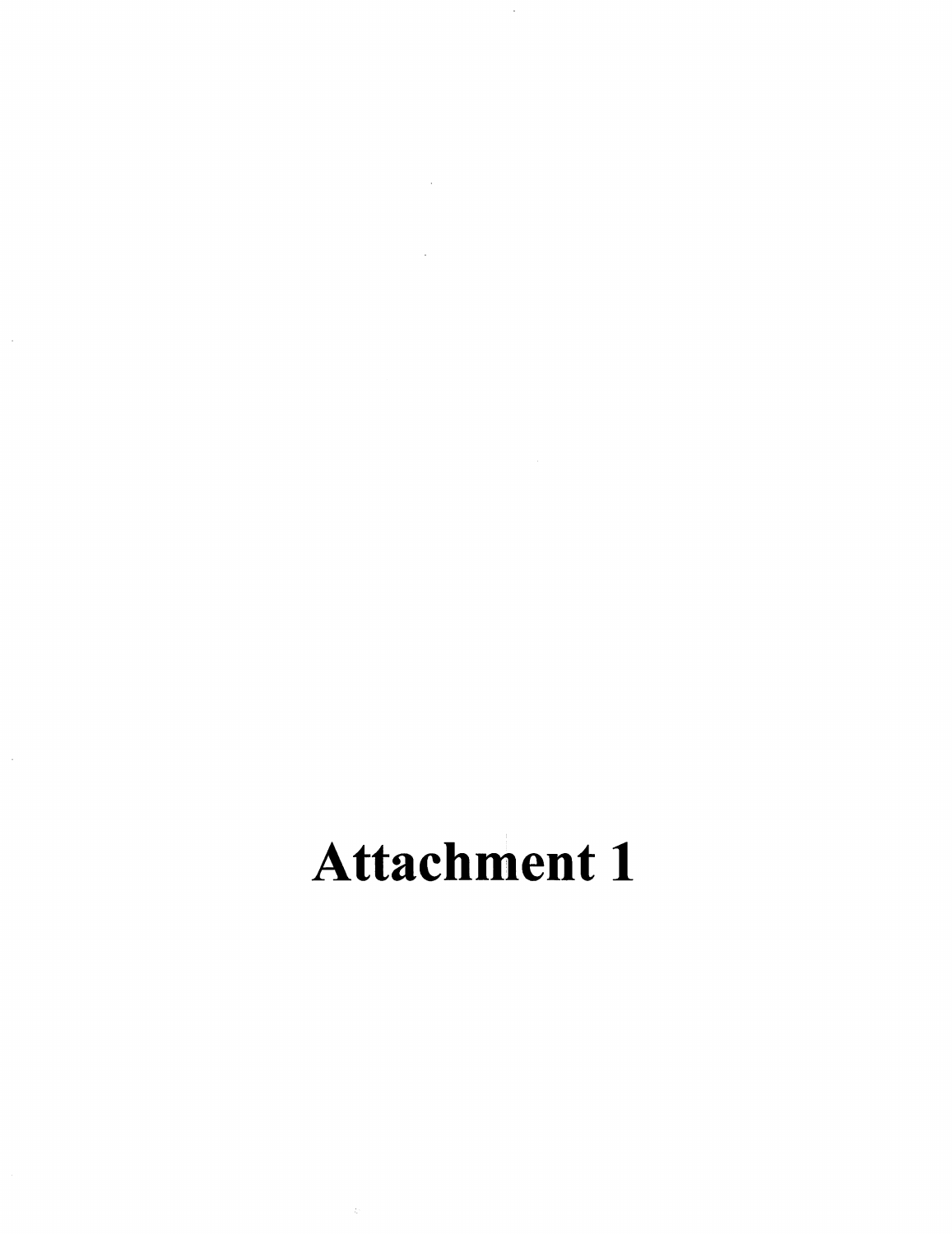### (http://www.virginia.gov/)

For Immediate Release: December 23, 2015

Contacts: Office of the Governor: Brian Coy, (804) 225-4260, Brian.Coy@governor.virginia.gov | Virginia Department of Corrections, Lisa Kinney, 804-674-3275, lisa.kinney@vadoc.virginia.gov

## Governor McAuliffe Announces Further Reduction on Inmate **Phone Call Rates**

~VADOC Has Drastically Lowered Rates In Recent Years; Average Call Now \$0.69~

**RICHMOND - Governor Terry McAuliffe today announced that offenders in Virginia's prisons can now stay** in touch with loved ones by way of some of the lowest phone call rates in the country.

The Virginia Department of Corrections has worked with its offender phone service provider, Global Tel\*Link (GTL), to lower phone rates drastically over the last five years. Offenders will now pay about \$0.04 per minute.

"Recognizing how important family support is to offenders as they serve their time and prepare to reenter the community, Virginia has been leading the charge to bring affordable phone service to incarcerated offenders," said Governor McAuliffe. "This is a significant milestone in the Commonwealth's reentry efforts."

In 2010, the average cost of a phone call from a Virginia facility was \$4.06; by October 2015, the average had fallen to \$1.48. With the new rates, an average call will cost \$0.69. These rates took effect on December 1,2015.

"This is an excellent example of how partners who share common goals can work together to reduce the cost of phone calls to friends and family members and still provide the necessary security and safety features to protect the public," said Brian Oliver, CEO of GTL.

"Knowing that there will always be security costs for the DOC associated with offender phone calls, we appreciate the Department's efforts to make phone service affordable for offenders," said Secretary of Public Safety and Homeland Security Brian Moran.

"We are in the business of helping people make better choices," said Harold Clarke, VADOC Director. "Research shows us that increased pro-social family ties support a reduction in recidivism and are an important part of the reentry process. We're pleased that working with GTL, we're able to offer significantly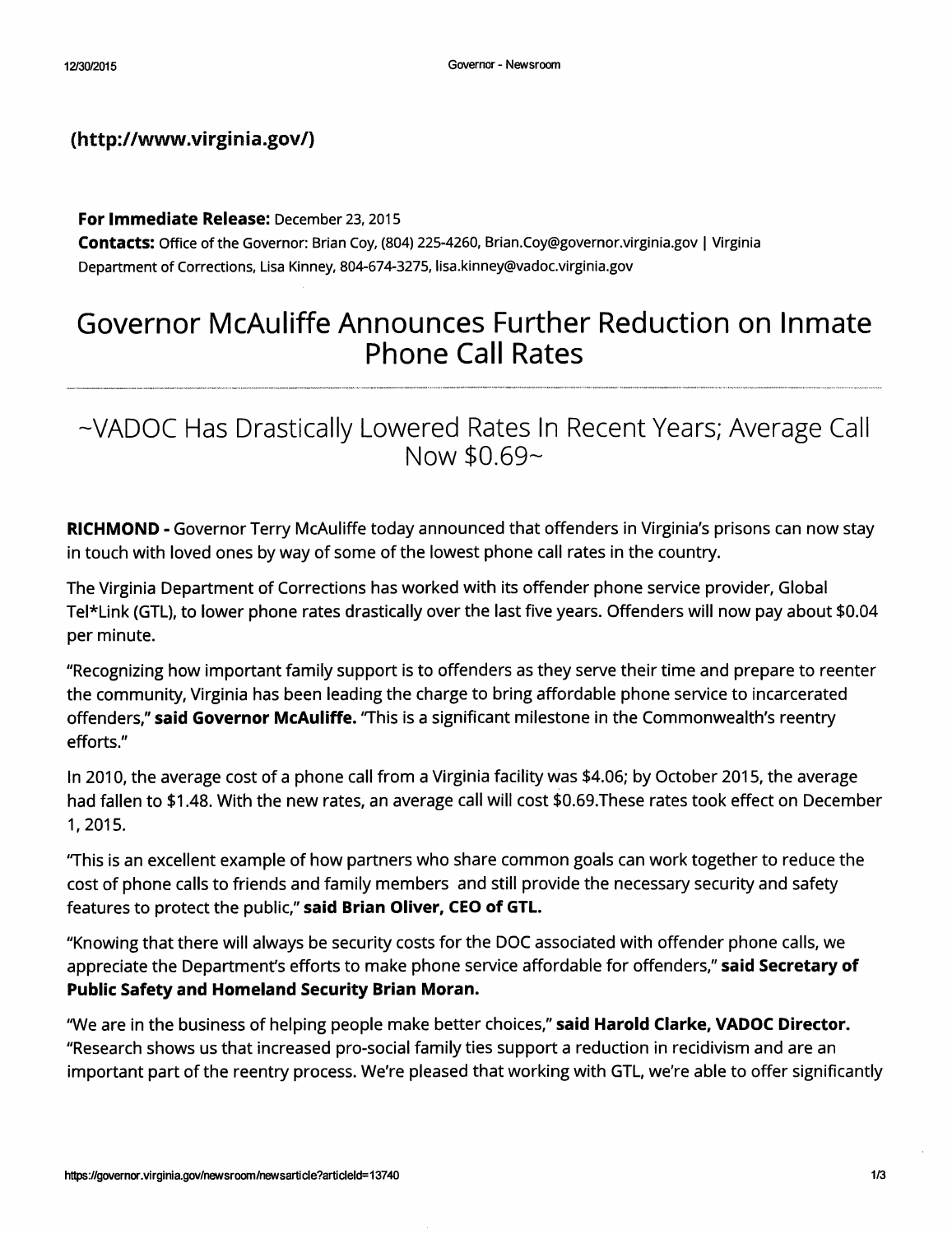less expensive calls than in years past." The Department of Corrections does not receive commissions from offender phone calls.

#### ###

#### **GOVERNOR TERRY MCAULIFFE**

About The Governor (/about-the-governor/) The Administration (/the-administration/) Constituent Services (/constituent-services/) Policy Priorities (/policy-priorities/) Newsroom (/newsroom/) **Executive Actions (/executive-actions/)** Integrity Commission (/integrity-commission/)

#### **AT YOUR SERVICE**

ConnectVA (https://www.connectva.org)

eVA website (https://logi.epro.cgipdc.com/Public/rdPage.aspx? rdReport=Public.PublicLandingPage&rdRnd=60061)

Expenditures (http://datapoint.apa.virginia.gov/exp/exp\_checkbook\_agency.cfm? AGYCODE=121)

State Agencies (https://www.virginia.gov/government/state-employees/agencydirectory)

Cities & Counties (http://www.virginia.org/citiestownsandcountiesrelatedlinks/) Elected Officials (http://www.virginia.gov/government)

#### **SITE RESOURCES**

Website Feedback (https://governor.virginia.gov/email-the-webmaster/) Web Privacy Policy (/web-policy) Accessibility (http://www.w3.org/WAI/WCAG1A-Conformance) Site Map (/site-map/) Unsubscribe from email lists (//governor.virginia.gov/unsubscribe)

#### **STAY CONNECTED**

#### **Governor Terry McAuliffe**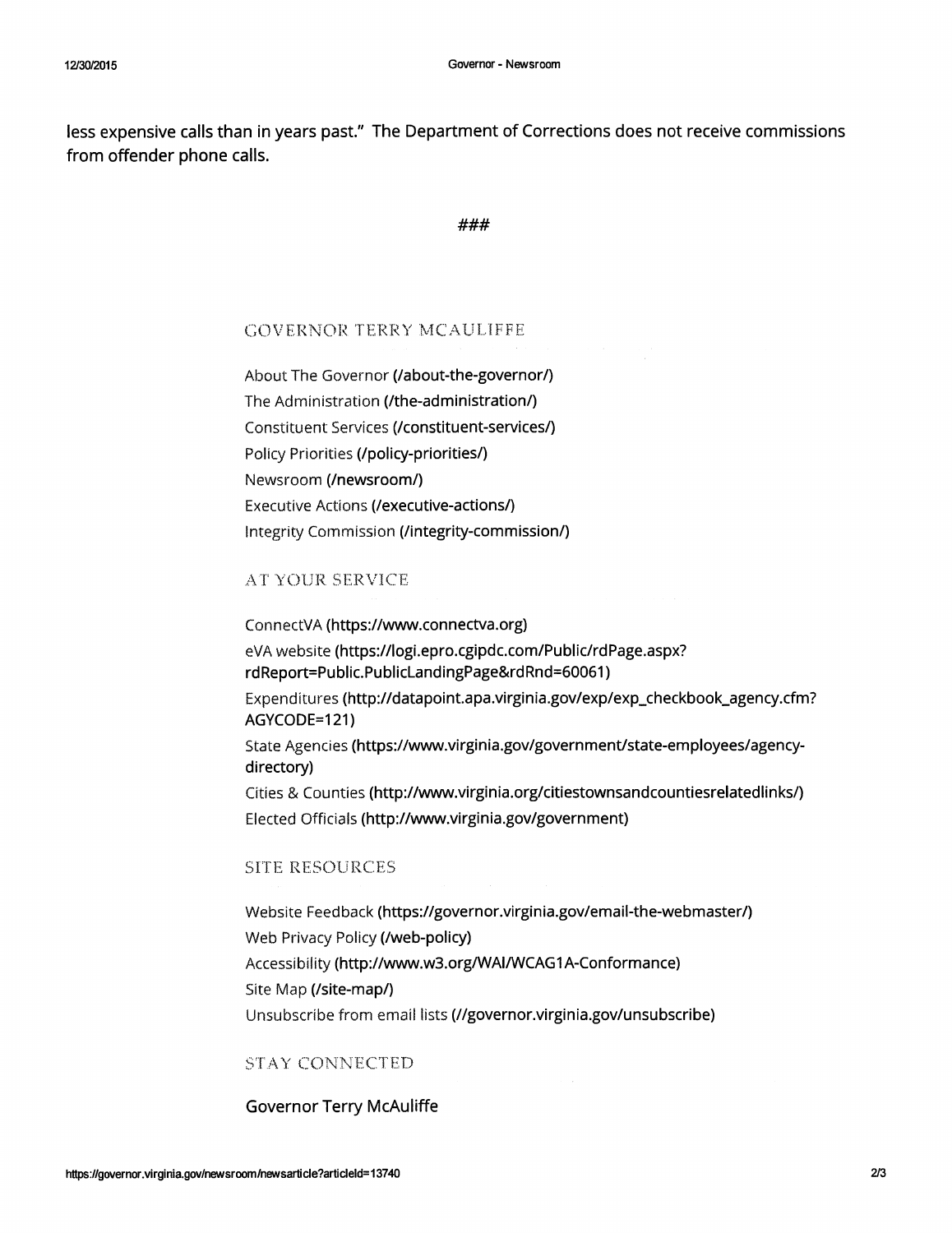## **Common Ground for Virginia**

P.O. Box 1475 Richmond, VA 23218 804-786-2211 Email the Governor (https://governor.virginia.gov/constituent-

services/Communicating-with-the-governors-office)

 $\ddot{\phantom{1}}$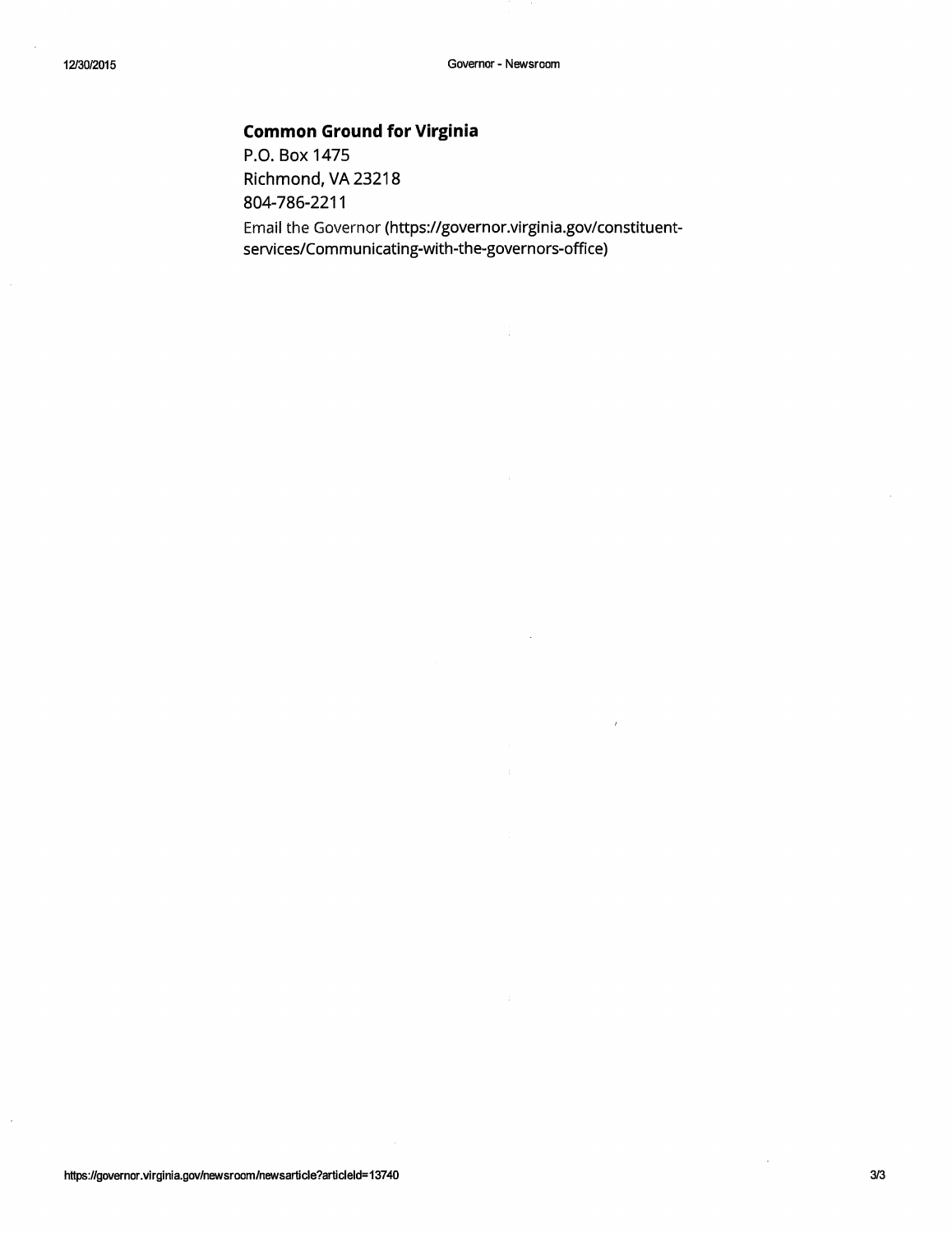## **Attachment 2**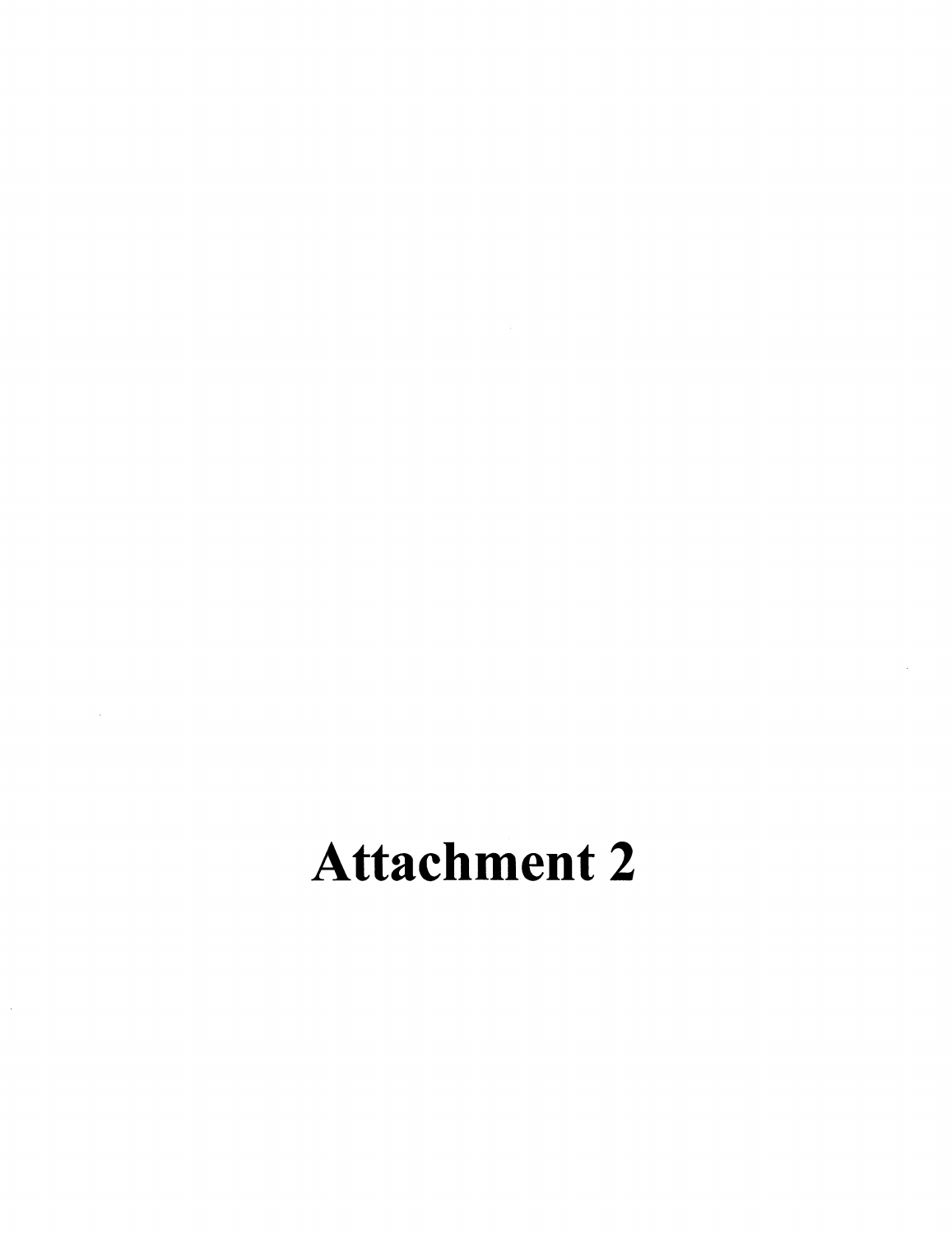### **Carrie Wilkinson**

| From:    | Kinney, Lisa E. (VADOC) <lisa.kinney@vadoc.virginia.gov></lisa.kinney@vadoc.virginia.gov> |
|----------|-------------------------------------------------------------------------------------------|
| Sent:    | Wednesday, December 30, 2015 7:46 AM                                                      |
| To:      | Carrie Wilkinson                                                                          |
| Subject: | <b>RE: New Inmate Telephone Rates</b>                                                     |

Agreed – communications with supportive family and friends can be such an important part of the reentry process. Yes, that is the rate for all calls (plus any taxes that might apply).

Best, Lisa

From: Carrie Wilkinson [mailto:cwilkinson@humanrightsdefensecenter.org] Sent: Tuesday, December 29, 2015 10:39 AM To: Kinney, Lisa E. (VADOC) Subject: RE: New Inmate Telephone Rates

Thank you – can you confirm that the rate is for all calls: interstate (state-to-state), intrastate (in-state), and local?

This is excellent news that will help many prisoners and their families.

From: Kinney, Lisa E. (VADOC) [mailto:Lisa.Kinney@vadoc.virginia.gov] Sent: Tuesday, December 29, 2015 7:19 AM **To: Carrie Wilkinson** Subject: RE: New Inmate Telephone Rates

Hi, Carrie. Yes, our last release on phone rates was in October; this latest release was issued by the Governor's office. You can find it here: http://governor.virginia.gov/newsroom/newsarticle?articleId=13740

The rate is now .0409 cents/minute.

Best, Lisa

------------------------------------

Lisa E. Kinney, Esq. **Director of Communications Virginia Department of Corrections** 804-674-3275 lisa.kinney@vadoc.virginia.gov